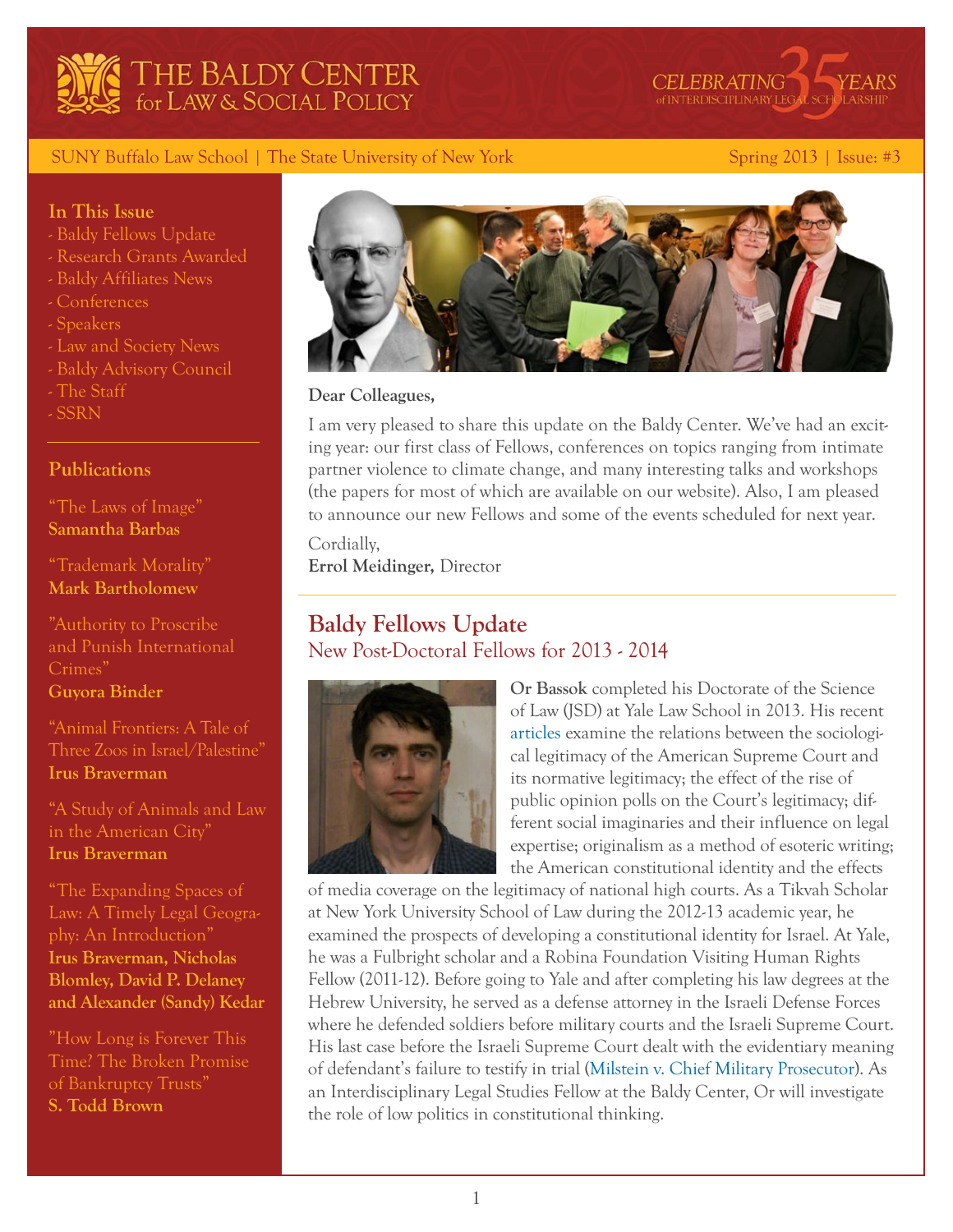["Rethinking Sustainability](http://papers.ssrn.com/sol3/papers.cfm?abstract_id=2189530)  [to Meet the Climate Change](http://papers.ssrn.com/sol3/papers.cfm?abstract_id=2189530)  [Challenge"](http://papers.ssrn.com/sol3/papers.cfm?abstract_id=2189530)

**[Michael Burger,](http://papers.ssrn.com/sol3/cf_dev/AbsByAuth.cfm?per_id=1527210) [Elizabeth](http://papers.ssrn.com/sol3/cf_dev/AbsByAuth.cfm?per_id=666236)  [Burleson](http://papers.ssrn.com/sol3/cf_dev/AbsByAuth.cfm?per_id=666236), [Rebecca M.](http://papers.ssrn.com/sol3/cf_dev/AbsByAuth.cfm?per_id=89185)  [Bratspies](http://papers.ssrn.com/sol3/cf_dev/AbsByAuth.cfm?per_id=89185), [Robin Kundis](http://papers.ssrn.com/sol3/cf_dev/AbsByAuth.cfm?per_id=223637)  [Craig](http://papers.ssrn.com/sol3/cf_dev/AbsByAuth.cfm?per_id=223637), [Alexandra R. Har](http://papers.ssrn.com/sol3/cf_dev/AbsByAuth.cfm?per_id=1154409)[rington](http://papers.ssrn.com/sol3/cf_dev/AbsByAuth.cfm?per_id=1154409), [Keith H. Hirokawa,](http://papers.ssrn.com/sol3/cf_dev/AbsByAuth.cfm?per_id=1302635) [Sarah Krakoff](http://papers.ssrn.com/sol3/cf_dev/AbsByAuth.cfm?per_id=521739), [Katrina](http://papers.ssrn.com/sol3/cf_dev/AbsByAuth.cfm?per_id=826081)  [Fischer Kuh](http://papers.ssrn.com/sol3/cf_dev/AbsByAuth.cfm?per_id=826081), [Stephen R.](http://papers.ssrn.com/sol3/cf_dev/AbsByAuth.cfm?per_id=1475204)  [Miller](http://papers.ssrn.com/sol3/cf_dev/AbsByAuth.cfm?per_id=1475204), [Jessica Owley,](http://papers.ssrn.com/sol3/cf_dev/AbsByAuth.cfm?per_id=859908) [Patrick](http://papers.ssrn.com/sol3/cf_dev/AbsByAuth.cfm?per_id=625081)  [A. Parenteau](http://papers.ssrn.com/sol3/cf_dev/AbsByAuth.cfm?per_id=625081), [Melissa Pow](http://papers.ssrn.com/sol3/cf_dev/AbsByAuth.cfm?per_id=549234)[ers,](http://papers.ssrn.com/sol3/cf_dev/AbsByAuth.cfm?per_id=549234) [Shannon Roesler](http://papers.ssrn.com/sol3/cf_dev/AbsByAuth.cfm?per_id=1133136) and [Jonathan D. Rosenbloom](http://papers.ssrn.com/sol3/cf_dev/AbsByAuth.cfm?per_id=1309604)**

["Transnational Business Gov](http://papers.ssrn.com/sol3/papers.cfm?abstract_id=2152720)[ernance Interactions: Con](http://papers.ssrn.com/sol3/papers.cfm?abstract_id=2152720)[ceptualization and Frame](http://papers.ssrn.com/sol3/papers.cfm?abstract_id=2152720)[work for Analysis"](http://papers.ssrn.com/sol3/papers.cfm?abstract_id=2152720) **[Burkard Eberlein](http://papers.ssrn.com/sol3/cf_dev/AbsByAuth.cfm?per_id=1284014), [Kenneth](http://papers.ssrn.com/sol3/cf_dev/AbsByAuth.cfm?per_id=56060)  [W. Abbott](http://papers.ssrn.com/sol3/cf_dev/AbsByAuth.cfm?per_id=56060), [Julia Black,](http://papers.ssrn.com/sol3/cf_dev/AbsByAuth.cfm?per_id=330049) [Errol](http://papers.ssrn.com/sol3/cf_dev/AbsByAuth.cfm?per_id=209149)  [Meidinger](http://papers.ssrn.com/sol3/cf_dev/AbsByAuth.cfm?per_id=209149) and [Stepan Wood](http://papers.ssrn.com/sol3/cf_dev/AbsByAuth.cfm?per_id=583164)**

["Vertical and Horizontal](http://papers.ssrn.com/sol3/papers.cfm?abstract_id=2231636)  [Perspectives on Rights Con](http://papers.ssrn.com/sol3/papers.cfm?abstract_id=2231636)[sciousness"](http://papers.ssrn.com/sol3/papers.cfm?abstract_id=2231636) **[David M. Engel](http://papers.ssrn.com/sol3/cf_dev/AbsByAuth.cfm?per_id=329545)**

["Uprooted Justice: Transfor](http://papers.ssrn.com/sol3/papers.cfm?abstract_id=2231705)[mations of Law and Everyday](http://papers.ssrn.com/sol3/papers.cfm?abstract_id=2231705)  [Life in Northern Thailand"](http://papers.ssrn.com/sol3/papers.cfm?abstract_id=2231705) **[David M. Engel](http://papers.ssrn.com/sol3/cf_dev/AbsByAuth.cfm?per_id=329545)**

["The Incompatible Treat](http://papers.ssrn.com/sol3/papers.cfm?abstract_id=2252914)[ment of Majorities in Elec](http://papers.ssrn.com/sol3/papers.cfm?abstract_id=2252914)[tion Law and Deliberative](http://papers.ssrn.com/sol3/papers.cfm?abstract_id=2252914)  [Democracy"](http://papers.ssrn.com/sol3/papers.cfm?abstract_id=2252914) **[James A. Gardner](http://papers.ssrn.com/sol3/cf_dev/AbsByAuth.cfm?per_id=40126)**

["The Myth of State Autono](http://papers.ssrn.com/sol3/papers.cfm?abstract_id=2191150)[my: Federalism, Political Par](http://papers.ssrn.com/sol3/papers.cfm?abstract_id=2191150)[ties, and the National Colo](http://papers.ssrn.com/sol3/papers.cfm?abstract_id=2191150)[nization of State Politics"](http://papers.ssrn.com/sol3/papers.cfm?abstract_id=2191150) **[James A. Gardner](http://papers.ssrn.com/sol3/cf_dev/AbsByAuth.cfm?per_id=40126)**

["Archives Beyond the Pale:](http://papers.ssrn.com/sol3/papers.cfm?abstract_id=2236498)  [Negotiating Legal and Ethi](http://papers.ssrn.com/sol3/papers.cfm?abstract_id=2236498)[cal Entanglements After the](http://papers.ssrn.com/sol3/papers.cfm?abstract_id=2236498)  [Belfast Project"](http://papers.ssrn.com/sol3/papers.cfm?abstract_id=2236498) **[Christine Anne George](http://papers.ssrn.com/sol3/cf_dev/AbsByAuth.cfm?per_id=2020476)**



**Jesse J. Norris** completed a Ph.D. in sociology at the University of Wisconsin-Madison, and earned a J.D. from the University of Wisconsin Law School. His dissertation examined innovative forms of governance in European anti-poverty policy, based on case studies in Ireland and Portugal. Since graduating from law school, he has served as a visiting professor at Beloit College, worked as a staff attorney for four trial court judges, and started an independent estate planning practice.

His legal scholarship focuses on the governance of legal systems, often drawing on sociological theory or methodology to shed light on contemporary policy problems in the criminal justice system. Recent publications have analyzed judicial sentence modification doctrines, earned release policies, and state commissions to ameliorate racial disparities in criminal justice. Jesse's current research investigates alleged entrapment in domestic terrorism prosecutions. This research aims to document and explain the apparent prevalence of entrapment in terrorism investigations since  $9/11$ , including the recent spread of entrapment allegations to cases of environmental or left-wing terrorism. It will also clarify the normative and social-scientific bases for critiquing current informant practices, and evaluate the potential of specific doctrinal and administrative reforms to prevent entrapment abuses.



**Anna Su** is a 2013 graduate of Harvard Law School's Doctor of Juridical Science (SJD) program. Her dissertation is a historical recovery of the American origins of our contemporary international legal regime on religious freedom. She completed the LLM program at Harvard Law School and obtained her first law degree (JD) as well as an undergraduate degree in Political Science (BA) from the Ateneo de Manila University. Prior to going to Harvard, she

worked as a law clerk in the Philippine Supreme Court, and was a consultant to the Philippine government negotiating panel in its peace talks with the Moro Islamic Liberation Front. Her publications include: "[Religious Law as Foreign](http://papers.ssrn.com/sol3/papers.cfm?abstract_id=2013551)  [Law in Constitutional Interpretation](http://papers.ssrn.com/sol3/papers.cfm?abstract_id=2013551)" (International Journal of Constitutional Law) and ["Woodrow Wilson and the Origins of the International Law on Reli](https://papers.ssrn.com/sol3/papers.cfm?abstract_id=2214157)[gious Freedom"](https://papers.ssrn.com/sol3/papers.cfm?abstract_id=2214157) (Journal of the History of International Law). During her stay at the Baldy Center, she will turn her dissertation into a book manuscript and in addition, examine the extraterritoriality of the First Amendment.



**Kaja Tretjak** holds a law degree from the University of California, Berkeley (Boalt Hall), a B.A. from Columbia University, and is completing her Ph.D. in anthropology at the City University of New York, Graduate Center. Grounded in over two years of ethnographic fieldwork, her doctoral dissertation explores the contemporary resurgence of libertarianism in the U.S. Her research shows how established libertarian organizations, a key component of the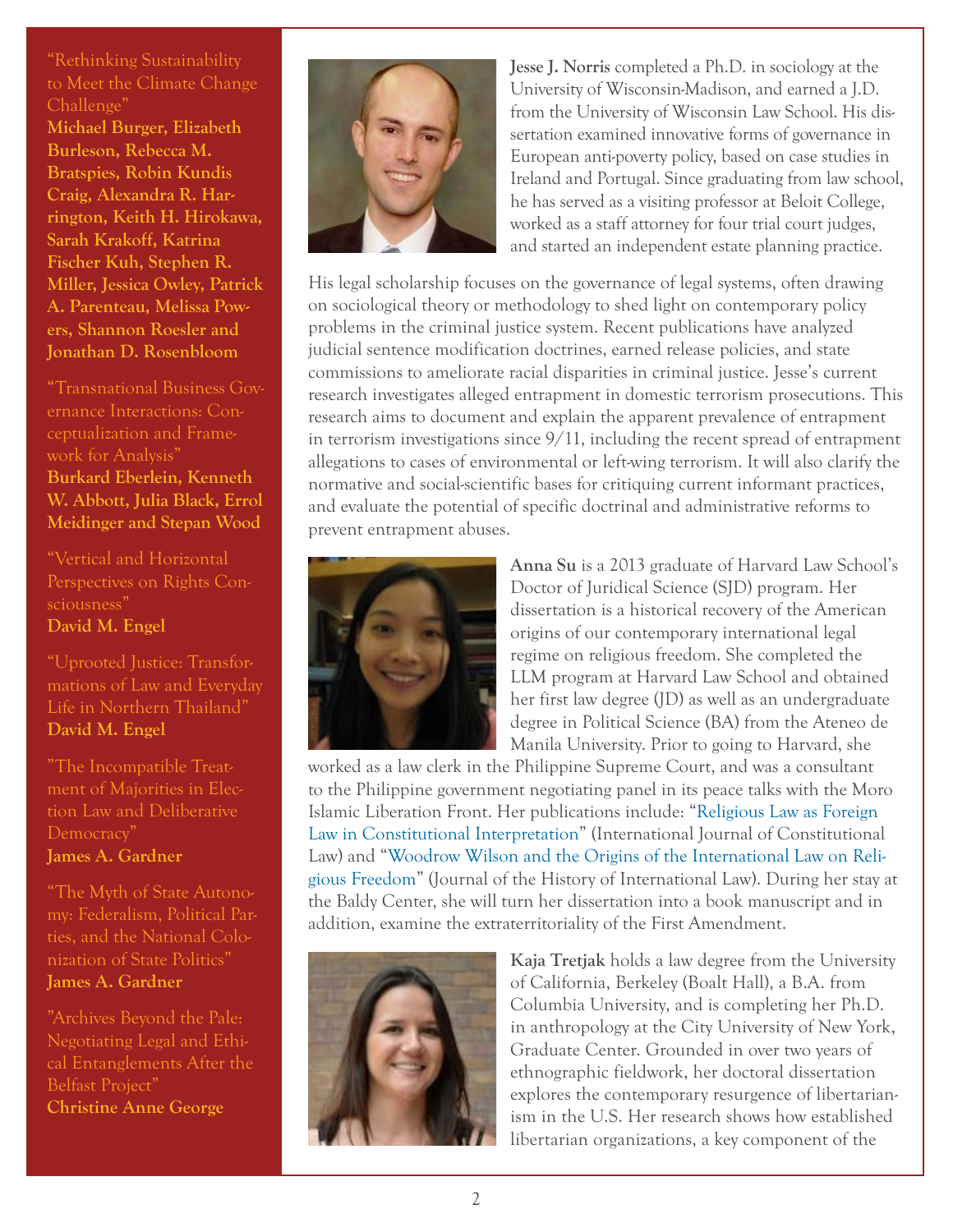["Process Failure and Trans](http://papers.ssrn.com/sol3/papers.cfm?abstract_id=2191674)[parency Reform in Local](http://papers.ssrn.com/sol3/papers.cfm?abstract_id=2191674)  [Redistricting"](http://papers.ssrn.com/sol3/papers.cfm?abstract_id=2191674) **[Michael Halberstam](http://papers.ssrn.com/sol3/cf_dev/AbsByAuth.cfm?per_id=384553)**

["The Intricacies of Tax &](http://papers.ssrn.com/sol3/papers.cfm?abstract_id=2254849)  [Globalization"](http://papers.ssrn.com/sol3/papers.cfm?abstract_id=2254849) **[Sagit Leviner](http://papers.ssrn.com/sol3/cf_dev/AbsByAuth.cfm?per_id=414720)**

["Truth Commission Impact:](http://papers.ssrn.com/sol3/papers.cfm?abstract_id=2253369)  [A Participation-Based Imple](http://papers.ssrn.com/sol3/papers.cfm?abstract_id=2253369)[mentation Agenda"](http://papers.ssrn.com/sol3/papers.cfm?abstract_id=2253369) **[Tara J. Melish](http://papers.ssrn.com/sol3/cf_dev/AbsByAuth.cfm?per_id=339807)**

["Implementing Truth and](http://papers.ssrn.com/sol3/papers.cfm?abstract_id=2253402)  [Reconciliation: Compara](http://papers.ssrn.com/sol3/papers.cfm?abstract_id=2253402)[tive Lessons for the Republic](http://papers.ssrn.com/sol3/papers.cfm?abstract_id=2253402)  [of Korea"](http://papers.ssrn.com/sol3/papers.cfm?abstract_id=2253402)

**[Tara J. Melish](http://papers.ssrn.com/sol3/cf_dev/AbsByAuth.cfm?per_id=339807)**

["From Citizen Suits to Con](http://papers.ssrn.com/sol3/papers.cfm?abstract_id=2243125)[servation Easements: The](http://papers.ssrn.com/sol3/papers.cfm?abstract_id=2243125)  [Increasing Private Role in](http://papers.ssrn.com/sol3/papers.cfm?abstract_id=2243125)  [Public Permit Enforcement"](http://papers.ssrn.com/sol3/papers.cfm?abstract_id=2243125) **[Jessica Owley](http://papers.ssrn.com/sol3/cf_dev/AbsByAuth.cfm?per_id=859908)**

["The Future of the Past: His](http://papers.ssrn.com/sol3/papers.cfm?abstract_id=2186923)[toric Preservation Easements"](http://papers.ssrn.com/sol3/papers.cfm?abstract_id=2186923) **[Jessica Owley](http://papers.ssrn.com/sol3/cf_dev/AbsByAuth.cfm?per_id=859908)**

["Towards Engaged](http://papers.ssrn.com/sol3/papers.cfm?abstract_id=2225283)  [Scholarship"](http://papers.ssrn.com/sol3/papers.cfm?abstract_id=2225283) **[John R. Nolon](http://papers.ssrn.com/sol3/cf_dev/AbsByAuth.cfm?per_id=39877), [Michelle](http://papers.ssrn.com/sol3/cf_dev/AbsByAuth.cfm?per_id=659374)  [Bryan Mudd](http://papers.ssrn.com/sol3/cf_dev/AbsByAuth.cfm?per_id=659374), [Michael](http://papers.ssrn.com/sol3/cf_dev/AbsByAuth.cfm?per_id=1527210)  [Burger](http://papers.ssrn.com/sol3/cf_dev/AbsByAuth.cfm?per_id=1527210), [Kim Diana Con](http://papers.ssrn.com/sol3/cf_dev/AbsByAuth.cfm?per_id=92240)[nolly](http://papers.ssrn.com/sol3/cf_dev/AbsByAuth.cfm?per_id=92240), [Nestor M. Davidson](http://papers.ssrn.com/sol3/cf_dev/AbsByAuth.cfm?per_id=479785), [Matthew J. Festa,](http://papers.ssrn.com/sol3/cf_dev/AbsByAuth.cfm?per_id=658532) [Jill Gross](http://papers.ssrn.com/sol3/cf_dev/AbsByAuth.cfm?per_id=485809), [Lisa Heinzerling,](http://papers.ssrn.com/sol3/cf_dev/AbsByAuth.cfm?per_id=39415) [Keith H.](http://papers.ssrn.com/sol3/cf_dev/AbsByAuth.cfm?per_id=1302635)  [Hirokawa,](http://papers.ssrn.com/sol3/cf_dev/AbsByAuth.cfm?per_id=1302635) [Tim Iglesias](http://papers.ssrn.com/sol3/cf_dev/AbsByAuth.cfm?per_id=332764), [Pat](http://papers.ssrn.com/sol3/cf_dev/AbsByAuth.cfm?per_id=624572)[rick C. McGinley,](http://papers.ssrn.com/sol3/cf_dev/AbsByAuth.cfm?per_id=624572) [Sean F.](http://papers.ssrn.com/sol3/cf_dev/AbsByAuth.cfm?per_id=90968)  [Nolon](http://papers.ssrn.com/sol3/cf_dev/AbsByAuth.cfm?per_id=90968), [Uma Outka,](http://papers.ssrn.com/sol3/cf_dev/AbsByAuth.cfm?per_id=1270460) [Jessica](http://papers.ssrn.com/sol3/cf_dev/AbsByAuth.cfm?per_id=859908)  [Owley](http://papers.ssrn.com/sol3/cf_dev/AbsByAuth.cfm?per_id=859908), [Kalyani Robbins](http://papers.ssrn.com/sol3/cf_dev/AbsByAuth.cfm?per_id=1137733), [Jonathan D. Rosenbloom](http://papers.ssrn.com/sol3/cf_dev/AbsByAuth.cfm?per_id=1309604) and [Christopher Serkin](http://papers.ssrn.com/sol3/cf_dev/AbsByAuth.cfm?per_id=355083)**

["Law Schools Under Siege:](http://papers.ssrn.com/sol3/papers.cfm?abstract_id=2209430)  [The Challenge to Enhance](http://papers.ssrn.com/sol3/papers.cfm?abstract_id=2209430)  [Knowledge, Creativity, and](http://papers.ssrn.com/sol3/papers.cfm?abstract_id=2209430)  [Skill Training"](http://papers.ssrn.com/sol3/papers.cfm?abstract_id=2209430) **[Robert I. Reis](http://papers.ssrn.com/sol3/cf_dev/AbsByAuth.cfm?per_id=538754)**

longstanding U.S. conservative coalition, have helped infuse libertarianism with renewed relevance for a generation of youth disenchanted with existing political economic arrangements, many of whom have taken up this knowledge on their own terms in ways that threaten the very political coalition that enabled its popularity. The project further traces an emerging crisis of state legitimacy across political and ideological boundaries, illustrating the centrality of cultural formations beyond policy and electoral politics to the largest popular movement motivated by distinctly libertarian ideas in the postwar period. Kaja is a co-founder of two grassroots, non-profit organizations: [Hollaback!](http://www.ihollaback.org/), an international movement to end street harassment, and [Students Active For](http://www.safercampus.org/)  [Ending Rape \(SAFER\),](http://www.safercampus.org/) dedicated to fighting sexual violence and rape culture by empowering student-led campaigns to reform how universities handle sexual assault.

# **Research Grants Awarded** 2013-2014 Research Grants

**[Sharmistha Bagchi-Sen](http://www.acsu.buffalo.edu/~geosbs/)**, Geography, "Shrinking Cities: Measuring the Social Impacts of Urban Decline Land Management Policies"

**[Robert Granfield](http://sociology.buffalo.edu/faculty_staff/faculty/granfield/)**, Sociology, "The Meaning of and Challenges to Pro Bono Work in Chinese Lawyering: A Sociological Analysis"

**[Remla Parthasarathy](http://www.law.buffalo.edu/faculty/adjuncts/ParthasarathyRemla.html)**, and **[Suzanne Tomkins](http://www.law.buffalo.edu/faculty/facultyDirectory/TomkinsSuzanne.html)**, Law, "Identifying and Depicting the Impact of Culture in Intimate Partner Violence Cases"

**[Jessica Castner](http://nursing.buffalo.edu/FacultyStaff/FacultyDirectory/JessicaCastner.aspx)**, Nursing, "Complaint-Specific Protocols: Layers of Regulation and Emergency Nurse Scope of Practice"

**[Samantha Barbas](http://www.law.buffalo.edu/faculty/facultyDirectory/barbasSamantha.html)**, Law, "The Laws of Image"

**[Jessica Owley](http://www.law.buffalo.edu/faculty/facultyDirectory/OwleyJessica.html)**, Law, "Collaborative Conservation Easement Research" **[Harvey D. Palmer](http://www.polsci.buffalo.edu/faculty_staff/palmer/index.shtml)**, Political Science, "University Affiliations of Supreme Court Justices and Attorneys: How Educational Networks Influence Court Decisions"

**[Irus Braverman](http://www.acsu.buffalo.edu/~irusb/)**, Law, "Occupying Nature: The Project of Colonial Conservation in Israel/Palestine"

**[Eiichiro Kazumori](http://economics.buffalo.edu/people/faculty/kazumori/)**, Economics, "US Treasury Auctions after the Financial Crisis

# 2013-2014 Conference Grants

**[Kathryn Bryk Friedman](http://www.regional-institute.buffalo.edu/staff_indiv.cfm?StaffID=16)**, **[Himanshu Grover](http://www.buffalo.edu/sustainability/research/faculty-q-a/himanshu-grover.html)**, **[Laura Garofalo](http://ap.buffalo.edu/People/faculty-full.host.html/content/shared/ap/students-faculty-alumni/faculty/laura-garofalo.html)**, and **[Robert](http://ap.buffalo.edu/People/faculty-full.host.html/content/shared/ap/students-faculty-alumni/faculty/robert-shibley.html)  [Shibley](http://ap.buffalo.edu/People/faculty-full.host.html/content/shared/ap/students-faculty-alumni/faculty/robert-shibley.html)**, School of Architecture and Planning, Regional Institute, "The Great Lakes Futures Project: Policy Pathways Toward a Socio-Ecologically Sustainable Future for the Great Lakes-St. Lawrence River Basin"

**[Athena Mutua](http://www.law.buffalo.edu/faculty/facultyDirectory/MutuaAthena.html)**, Law, **[Martha McCluskey](http://www.law.buffalo.edu/faculty/facultyDirectory/McCluskeyMartha.html)**, Law, and **[Jessica Owley](http://www.law.buffalo.edu/faculty/facultyDirectory/OwleyJessica.html)**, Law, "Class-Crit VI. Stuck in Forward? Debt, Austerity and the Possibilities of the Political." **[Christopher Mele](http://sociology.buffalo.edu/faculty_staff/faculty/mele/)**, Sociology, and **[Robert Adelman](http://sociology.buffalo.edu/faculty_staff/faculty/adelman/)**, Sociology, "Workshop on Race, Space, and Exclusion"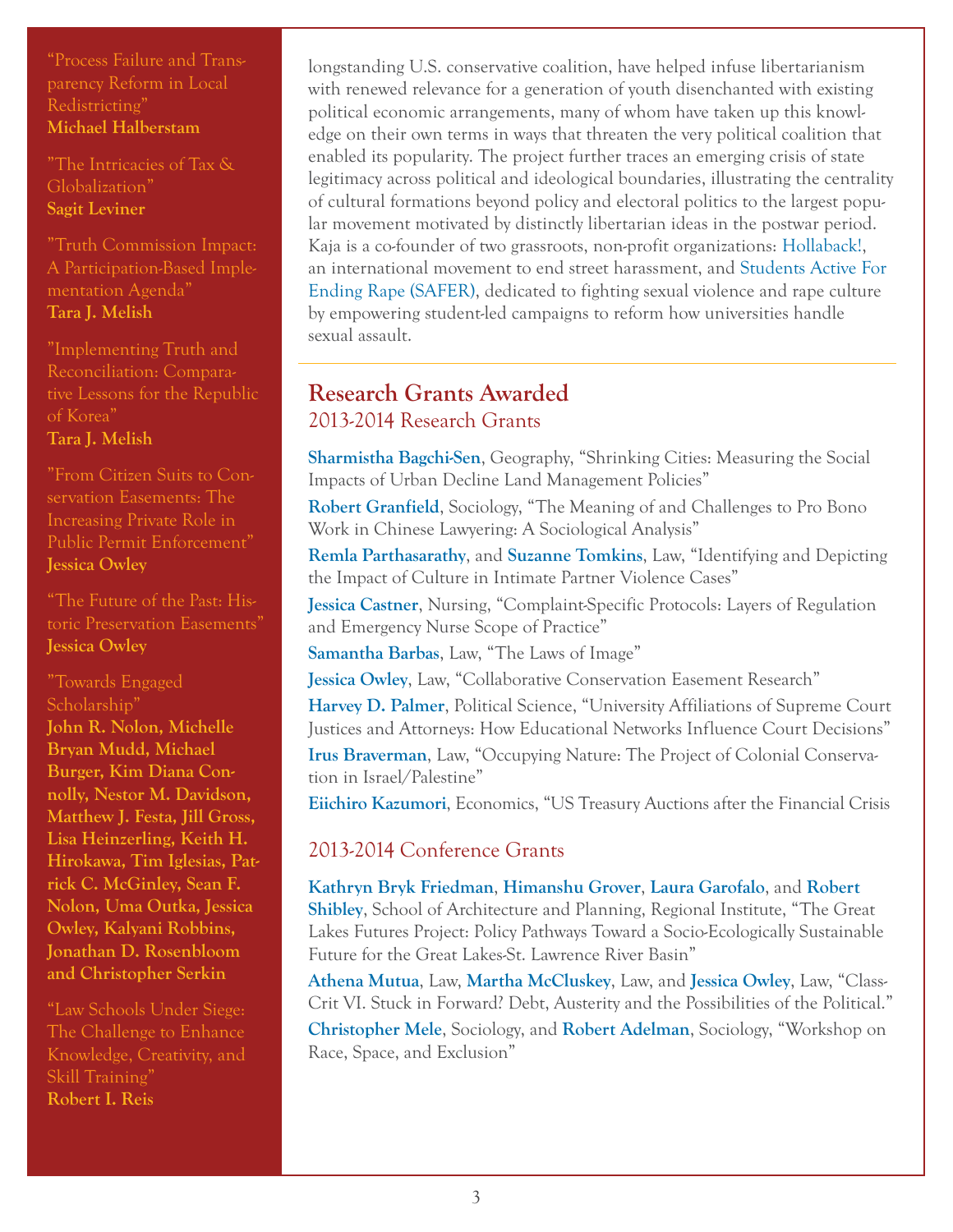["Smoke and Mirrors: Ameri](http://papers.ssrn.com/sol3/papers.cfm?abstract_id=2209427)[ca Invents Act 2011: A Chill](http://papers.ssrn.com/sol3/papers.cfm?abstract_id=2209427)  [in the Air"](http://papers.ssrn.com/sol3/papers.cfm?abstract_id=2209427) **[Robert I. Reis](http://papers.ssrn.com/sol3/cf_dev/AbsByAuth.cfm?per_id=538754)**

["Appraising 9/11: Just Com](http://papers.ssrn.com/sol3/papers.cfm?abstract_id=2213532)[pensation Dilemmas from](http://papers.ssrn.com/sol3/papers.cfm?abstract_id=2213532)  [the United Airlines Flight 93](http://papers.ssrn.com/sol3/papers.cfm?abstract_id=2213532)  [Crash Site"](http://papers.ssrn.com/sol3/papers.cfm?abstract_id=2213532) **[Mateo Taussig-Rubbo](http://papers.ssrn.com/sol3/cf_dev/AbsByAuth.cfm?per_id=692329)**

["The Culture of Financial](http://papers.ssrn.com/sol3/papers.cfm?abstract_id=2248199)  [Institutions; the Institution](http://papers.ssrn.com/sol3/papers.cfm?abstract_id=2248199)  [of Political Economy"](http://papers.ssrn.com/sol3/papers.cfm?abstract_id=2248199) **[David A. Westbrook](http://papers.ssrn.com/sol3/cf_dev/AbsByAuth.cfm?per_id=359288)**

### **Global Research Network**

The Baldy Center is just one node in a growing international network of organizations that advance interdisciplinary research on law, legal institutions and social policy. Below are some of the other members of the global network:

[American Bar Foundation](http://r20.rs6.net/tn.jsp?e=001v850AzwugmiYHmrdddJLtZ42zuu9EJl0Q5HOtwU0h20ipPa3Ljuqqi_uQVUCO9jbD8nunRpgC_NVLktW2lIL14EoBvDhqYtl0DzebsQWolyEExWTvvex1cKCuR-toETpo7uE9ofokrjKFWnreMwW2A==) [Centre for Criminology &](http://www.criminology.utoronto.ca/)  [Sociolegal Studies University](http://www.criminology.utoronto.ca/)  [of Toronto](http://www.criminology.utoronto.ca/)

[Centre for Innovation Law](http://innovationlaw.org/)  [and Policy, University of](http://innovationlaw.org/)  [Toronto School of Law](http://innovationlaw.org/) [Center on the Global Legal](http://globalprofession.law.indiana.edu/)  [Profession, Indiana Univer](http://globalprofession.law.indiana.edu/)[sity, Bloomington](http://globalprofession.law.indiana.edu/) [Center for Law & Globaliza](http://www.lexglobal.org/)[tion, University of Illinois](http://www.lexglobal.org/) [Center for Law, Society, and](http://law.indiana.edu/centers/lawsociety/about.shtml)  [Bloomington](http://law.indiana.edu/centers/lawsociety/about.shtml) [Center for Law & Society,](http://law.indiana.edu/centers/lawsociety/about.shtml) 

[University of Edinburgh](http://law.indiana.edu/centers/lawsociety/about.shtml)

[Center in Law, Society, and](http://clsc.soceco.uci.edu/) 

[Centre for Socio-Legal Stud](http://www.csls.ox.ac.uk/home.php)[ies, Oxford University](http://www.csls.ox.ac.uk/home.php)

# **Baldy Affiliates News** Former Baldy Director Named Distinguished Service Professor



Former Director of the Baldy Center for Law & Social Policy, **[Lynn Mather](http://www.law.buffalo.edu/faculty/facultyDirectory/MatherLynn.html)**, has been appointed a Distinguished Service Professor for her outstanding service both locally and internationally. This esteemed designation is the highest rank of professorship in the SUNY system. Mather is a professor of law and political science at UB, as well as an active interdisciplinary scholar. Her most recent book, ["Lawyers in Practice: Ethical](http://press.uchicago.edu/ucp/books/book/chicago/L/bo12986196.html)  [Decision Making in Context](http://press.uchicago.edu/ucp/books/book/chicago/L/bo12986196.html)" (University of Chicago Press, 2012), co-edited with Leslie C. Levin, is the first to present empirical research on ethical decision making in legal practice.

# Past Baldy Conference Results in Special Issue of Buffalo Human Rights Law Review



On October 24, 2011, The Baldy Center hosted the conference, "Implementing Truth and Reconciliation: Comparative Lessons for Korea," which generated a special issue of the [Buffalo Human Rights Law Review.](http://press.uchicago.edu/ucp/books/book/chicago/L/bo12986196.html) The issue leads off with an article by SUNY Buffalo Law Professor, Baldy Affiliate, and Director of the Buffalo Human Rights Center, Tara Melish. The issue also includes the following articles: Dr. Theresa Chun, "A Survivor's Testimony: Closing Remarks to the Conference on "Implementing Truth

and Reconciliation: Comparative Lessons for Korea," Kim Dong-Choon, "Korea's Truth and Reconciliation Commission: An Overview and Assessment," Hun Joon Kim, "Trial and Error in Transitional Justice: Learning from South Korea's Truth Commissions," Tae-Ung Baik, "Fairness in Transitional Justice Initiatives: The Case of South Korea," John D. Ciorciari and Jaya Ramji-Nogales, "Lessons from the Cambodian Experience with Truth and Reconciliation," Lisa J. Laplante, "Negotiating Reparation Rights: The Participatory and Symbolic Quotients," Ereshnee Naidu, "Symbolic Reparations and Reconciliation: Lessons from South Africa," and Tara J. Melish, "Lessons from Comparative Experience: Implementing South Korea's TRC Recommendations."

# Past Baldy Conference Results in Special Issue of Buffalo Human Rights Law Review

Baldy Advisory Council member, **[David Westbrook](http://www.law.buffalo.edu/faculty/facultyDirectory/WestbrookDavid.html)**, has been appointed Director of Global Strategic Initiatives for the SUNY Buffalo Law School, and will focus on expanding the Law School's international engagement and presence. A major initiative designed to implement this goal is an accelerated J.D. program for international students who already hold a law degree.

In addition, the Law School will seek to rejuvenate and expand upon its existing programs that already facilitate global, scholarly collaboration and learning,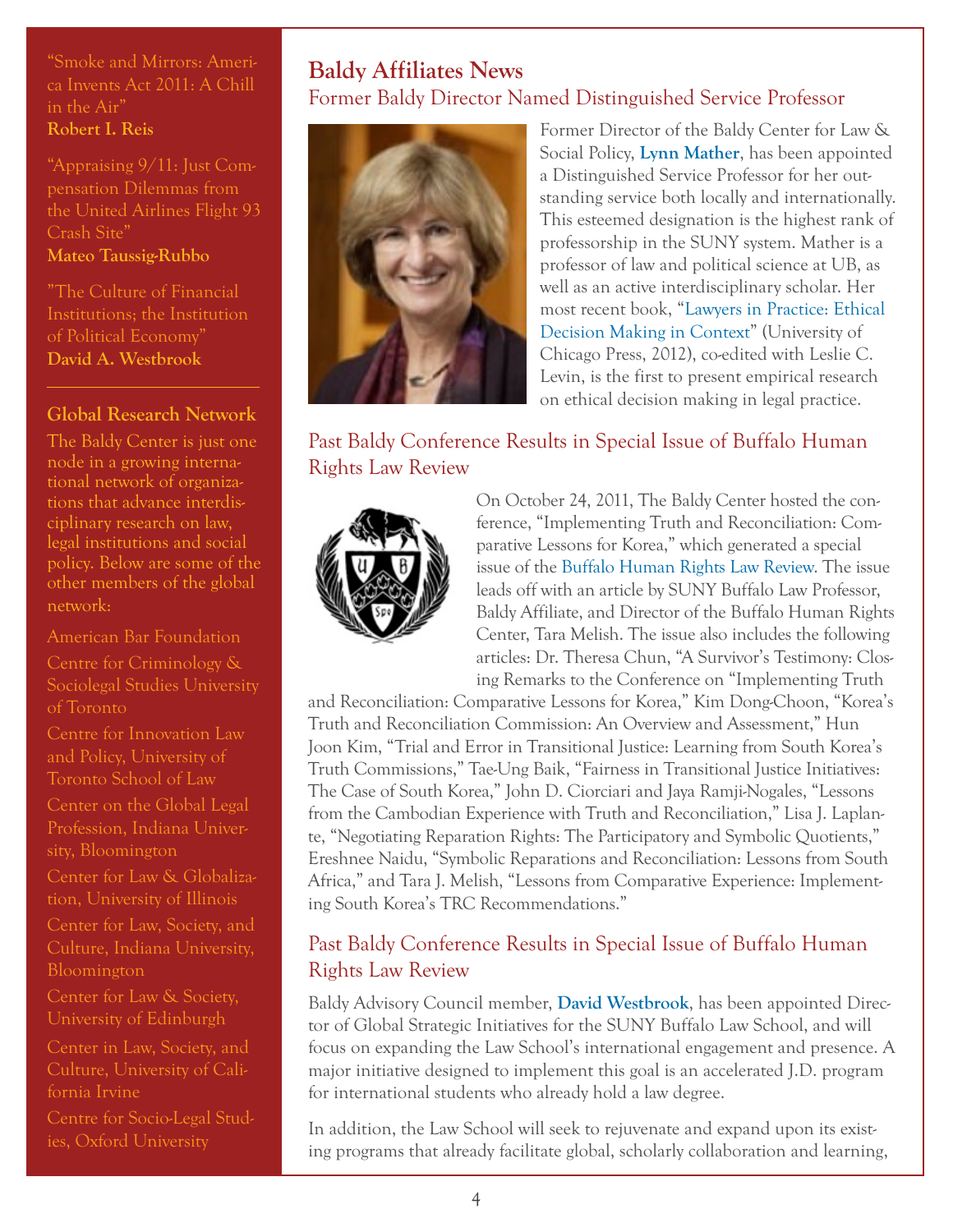[Center for the Study of Law](http://www.law.berkeley.edu/csls.htm)  [& Society, University of](http://www.law.berkeley.edu/csls.htm)  [California at Berkeley](http://www.law.berkeley.edu/csls.htm)

[Collaborative Research Cen](http://www.sfb597.uni-bremen.de/)[ter 597 "Transformations of](http://www.sfb597.uni-bremen.de/)  [the State," Bremen](http://www.sfb597.uni-bremen.de/)

[Critical Research Laboratory](http://www.criticalresearchlab.org/crl/home)  [in Law & Society, University](http://www.criticalresearchlab.org/crl/home)  [of Toronto](http://www.criticalresearchlab.org/crl/home)

[Global Legal Studies Center,](http://www.law.wisc.edu/gls/)  [University of Wisconsin Law](http://www.law.wisc.edu/gls/)  [School](http://www.law.wisc.edu/gls/)

[Institute for Law & Society,](http://www1.law.nyu.edu/ils/)  [New York University School](http://www1.law.nyu.edu/ils/)  [of Law](http://www1.law.nyu.edu/ils/)

[Institute for Legal Studies,](http://law.wisc.edu/ils/)  [University of Wisconsin Law](http://law.wisc.edu/ils/)  [School](http://law.wisc.edu/ils/)

[Institute on Law and Social](http://www.law.berkeley.edu/ewi.htm)  [Policy, University of Califor](http://www.law.berkeley.edu/ewi.htm)[nia Berkeley](http://www.law.berkeley.edu/ewi.htm)

[Law Societies & Justice, Uni](http://depts.washington.edu/lsjweb/)[versity of Washington](http://depts.washington.edu/lsjweb/)

[The Law and Society](http://www.lawandsociety.org/)  **[Association](http://www.lawandsociety.org/)** 

[Leuven Centre for Global](http://ghum.kuleuven.be/ggs)  [Governance Studies](http://ghum.kuleuven.be/ggs)

[Onati International Institute](http://%20http//www.iisj.net/english.asp)  [for the Sociology of Law](http://%20http//www.iisj.net/english.asp)

[National Science Foundation](http://www.nsf.gov/funding/pgm_summ.jsp?pims_id=504727)

[Program in Law and Public](http://lapa.princeton.edu/)  [Affairs, Princeton University](http://lapa.princeton.edu/)

[Regulatory Institutions Net](http://regnet.anu.edu.au/)[work \(RegNet\), Australian](http://regnet.anu.edu.au/)  [National University](http://regnet.anu.edu.au/)

[Sociolegal Studies Association](http://www.slsa.ac.uk/)

[Socio-Legal Research Centre,](http://www.griffith.edu.au/criminology-law/socio-legal-research-centre)  [Griffith University](http://www.griffith.edu.au/criminology-law/socio-legal-research-centre)

[USC Center for Law, History](http://lawweb.usc.edu/centers/clhc/home.htm)  [and Culture](http://lawweb.usc.edu/centers/clhc/home.htm)

[World Consortium of Law](http://lawandsocietyworld.org/)  [and Society](http://lawandsocietyworld.org/)

[York Centre for Public Policy](http://ycppl.info.yorku.ca/)  [and Law](http://ycppl.info.yorku.ca/)

including the [New York City Program in Finance and Law](http://www.law.buffalo.edu/beyond/nyc.html), Collaboration with the [Canada-U.S. Legal Studies Centre,](http://www.law.buffalo.edu/beyond/centers.html) worldwide legal internships for UB students, and programs of the [Baldy Center](http://www.law.buffalo.edu/beyond/centers.html) that bring in foreign scholars as fellows, speakers, and conference participants.

# Book Manuscript Workshops Yield Results



Designed to offer a stimulating interdisciplinary discussion of a particular topic while also providing valuable feedback to UB faculty authors, the Baldy Center's recent Book Manuscript Workshops have led to the publication of four books in outstanding university presses. Sociology Professor **[Erin Hat](http://sociology.buffalo.edu/faculty_staff/faculty/hatton/)[ton's](http://sociology.buffalo.edu/faculty_staff/faculty/hatton/)** book, "The Temp Economy; From Kelly Girls to Permatemps in Postwar America," received an Honorable Mention in the [Labor and Labor Movements](http://www.asanet.org/sections/labor.cfm)  [Section of the American Sociological Association](http://www.asanet.org/sections/labor.cfm) in 2012. History Professor Carl Nightingale's book, "[Segregation: A Global History of Divided Cities,](http://www.amazon.com/Segregation-History-Divided-Historical-Studies/dp/0226580741)" was published in 2012 by the University of Chicago Press. Political Science Professor **[Dinissa Duvanova's](http://www.polsci.buffalo.edu/faculty_staff/duvanova/)**, ["Building Business in Post-Communist Russia, Eastern Eu](buffalo.us6.list-manage.com/track/click?u=9c469ba21bc97eb026344d1d7&id=0c0ac2869d&e=4ce4c6afb2)[rope, and Eurasia,](buffalo.us6.list-manage.com/track/click?u=9c469ba21bc97eb026344d1d7&id=0c0ac2869d&e=4ce4c6afb2)" was published by the Cambridge University Press in 2012. Law Professor **[Irus Braverman's](http://www.acsu.buffalo.edu/~irusb/)** book ["Zooland: The Institution of Captivity](http://www.amazon.com/Zooland-Institution-Captivity-Cultural-Lives/dp/0804783586)," recently published by the Standford University Press, received a Bronze Medal in the 2013 Independent Publisher Book Awards.

### **Conferences**  Upcoming Conferences

# September 19-20, 2013

### **"Workshop on Race, Space, and Exclusion"**

This workshop addresses persistent and more recent, innovative spatial forms of racial exclusion in contemporary metropolises. The purpose of this workshop is to examine the connections between longstanding spatial mechanisms of racial exclusion and indirect, elusive spatial practices that have emerged in recent decades, and to produce a publication that examines how different theoretical assumptions, approaches, and methods intersect, overlap and feed into each other to advance the understanding of racial exclusion and the consequences for urban minorities.

# Recent Conferences

May 2-3, 2013 **"Leading the Way: Moving New York State Towards a Public Health & Safety Approach to Drug Policy"**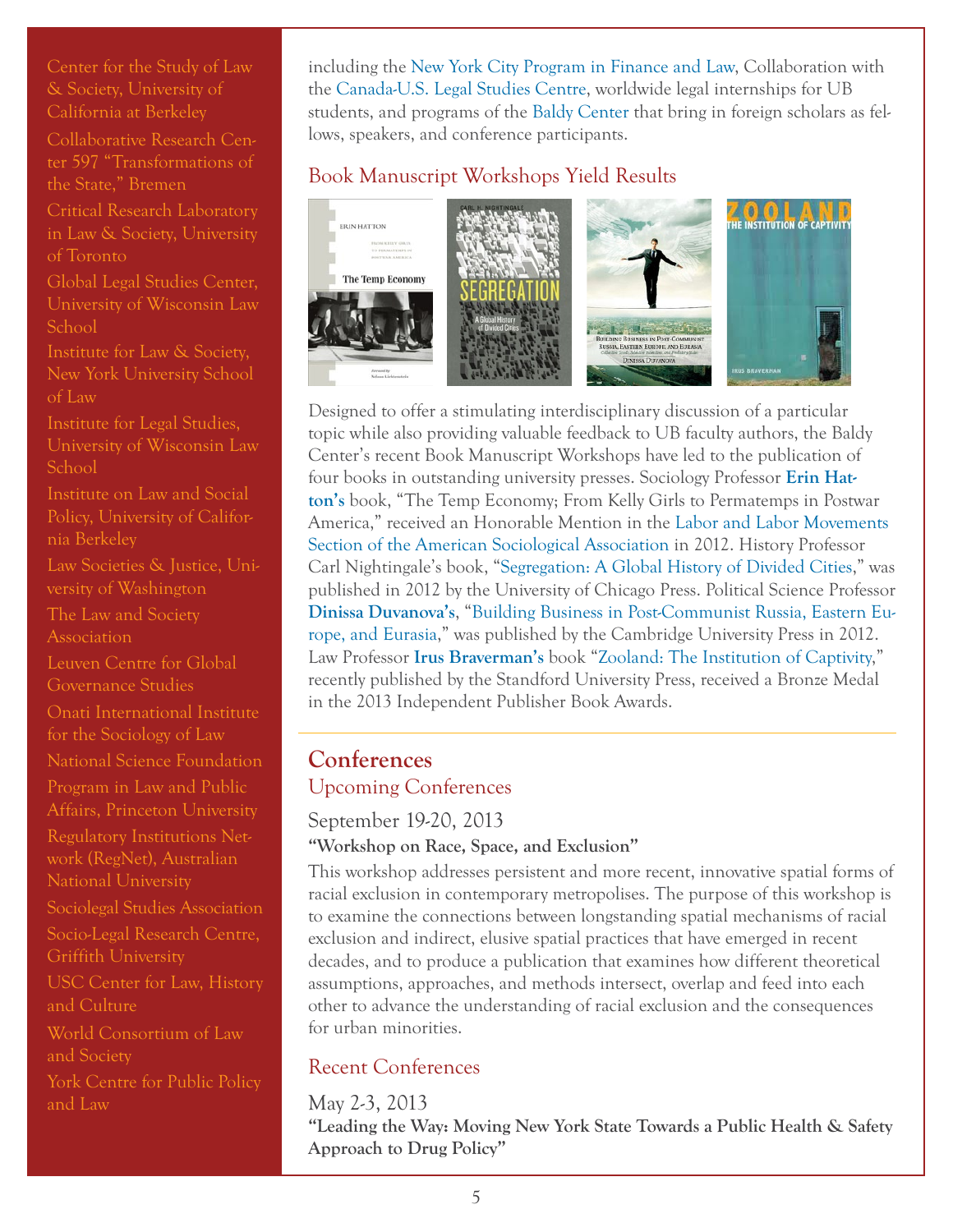#### **Baldy Affiliates News**

[Fellowship to support Braver](http://www.buffalo.edu/ubreporter/profiles.host.html/content/shared/university/news/ub-reporter-articles/stories/2013/braverman_fellowships.detail.html)[man's research on conserva](http://www.buffalo.edu/ubreporter/profiles.host.html/content/shared/university/news/ub-reporter-articles/stories/2013/braverman_fellowships.detail.html)[tion management](http://www.buffalo.edu/ubreporter/profiles.host.html/content/shared/university/news/ub-reporter-articles/stories/2013/braverman_fellowships.detail.html)

[UB website features Baldy Af](http://www.buffalo.edu/home/feature_story/localism.html)[filiate Amy Kedron's research](http://www.buffalo.edu/home/feature_story/localism.html)

[Law School conference tack](http://www.law.buffalo.edu/features/0313-Lobbying.html)[les lobbying and campaign](http://www.law.buffalo.edu/features/0313-Lobbying.html)  [finance](http://www.law.buffalo.edu/features/0313-Lobbying.html)

[Election Law Journal publish](http://www.law.buffalo.edu/news/archives.host.html/content/shared/law/articles/archives/1301-ElectionLaw.detail.html)[es Baldy Center Conference](http://www.law.buffalo.edu/news/archives.host.html/content/shared/law/articles/archives/1301-ElectionLaw.detail.html)  [Scholarship on Democratic](http://www.law.buffalo.edu/news/archives.host.html/content/shared/law/articles/archives/1301-ElectionLaw.detail.html)  [Process Regulation](http://www.law.buffalo.edu/news/archives.host.html/content/shared/law/articles/archives/1301-ElectionLaw.detail.html) 

Hosted by the [Drug Policy Alliance of NY;](http://www.drugpolicy.org/) cosponsored by the [Baldy Center for](http://baldycenter.info/cgi-bin/navigation.cgi)  [Law & Social Policy](http://baldycenter.info/cgi-bin/navigation.cgi), the Center for Effective Public Policy, the [UB Department](http://sociology.buffalo.edu/)  [of Sociology,](http://sociology.buffalo.edu/) the [UB School of Public Health and Health Professions,](http://sphhp.buffalo.edu/) the [UB](http://www.ria.buffalo.edu/)  [Research Institute on Addictions,](http://www.ria.buffalo.edu/) and the [SUNY Buffalo Law School.](http://www.law.buffalo.edu/) This conference examined current drug policy in New York and outlined action steps to help New York State lead the nation in implementing health and safety focused drug policies. Please visit the [Conference Website](http://www.drugpolicy.org/events/leading-way-toward-public-health-safety-approach-drug-policy-new-york) for more information.

#### April 18-19, 2013

**"The Big Thaw: Sustainability Policy, Governance, and Climate Change in the Circumpolar North"**



Pictured on Left: Speakers from "The Big Thaw: Sustainability Policy, Governance, and Climate Change in the Circumpolar North." Left to right: Courtney Price Jessica Owley and David Stroud

This conference brought together experts in science, law, sociology, and other fields to explore the pressing issue of climate change in the arctic. Conference participants discussed international, national, and local understandings of environmental, cultural, social and economic change in the arctic, interweaving the contexts of policy, legal, local and scientific

models. For more information, please visit the [Conference Website.](http://baldycenter.info/conferences/big-thaw/index.html)

### April 16, 2013

### **"Human Rights in the Middle East and Central Africa: Comparisons and Contrasts Between Rwanda and Israel"**

Sponsored by the [Alison L. Des Forges Memorial Committee](http://www.buffalo.edu/calendar/calendar?action=describe&which=9F396A5C-9FD7-11E2-9218-8761118F7482) with co-sponsorship from [the Baldy Center for Law & Social Policy,](http://baldycenter.info/cgi-bin/navigation.cgi) the Buffalo Human Rights Center, the UB Gender Institute, [Buffalo State College's Anne Frank](http://www.theannefrankproject.com/)  [Project,](http://www.theannefrankproject.com/) and the [Western New York Peace Center](http://wnypeace.org/new/). More information can be found by visiting the [Conference Website.](http://www.buffalo.edu/calendar/calendar?action=describe&which=9F396A5C-9FD7-11E2-9218-8761118F7482)

### March 8-9, 2013

**"Under the Influence? Interest Groups, Lobbying, and Campaign Finance"**



Pictured on Left: First Panel from "Under the Influence? Interest Groups, Lobbying and Campaign Finance." Left to right: Lloyd Hitoshi Mayer, Heather Gerken, Lee Drutman, and Nicholas Allard.

The conference investigated crosscutting themes including: the influence of outside money on state and local election contests and legislatures, the impact of the Supreme Court's recent First Amendment decisions on state authority to regulate state and local campaign spending and lobbying activity, the incentives provided by the tax code for corporate political spend-

ing, and the promise and limits of disclosure. More information is available by visiting the [Conference Website.](http://baldycenter.info/conferences/lobbying-and-campaign/)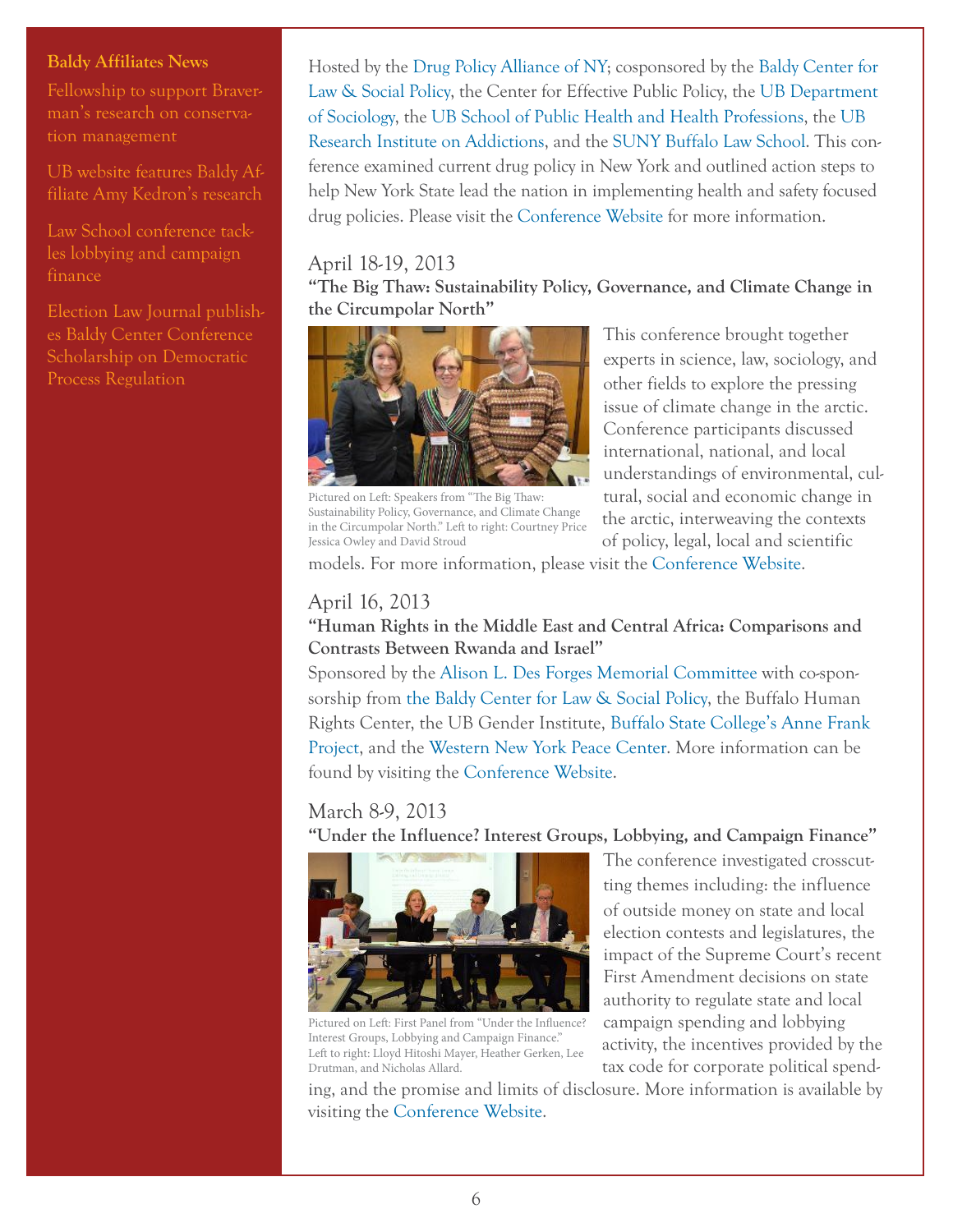### **Speakers** Upcoming Conferences

Friday May 17, 2013 **Distinguished Speaker**

**[Kim Lane Scheppele](http://wws.princeton.edu/people/display_person.xml?netid=kimlane&all=yes)**, Rockefeller Professor and Director, [Program in Law and](http://lapa.princeton.edu/index.php)  [Public Affairs](http://lapa.princeton.edu/index.php), [Princeton University](http://www.princeton.edu/main/)

*"The International State of Emergency: Constitutional Stress and the Globalization of Public Law"*

Friday May 10, 2013 **Work in Progress Speaker [Irus Braverman](http://www.acsu.buffalo.edu/~irusb/)**, Professor, [SUNY Buffalo Law School](http://www.law.buffalo.edu/) *"Conservation without Nature: The Trouble with In Situ versus Ex Situ Conservation."*

Monday April 29, 2013 **Book Manuscript Workshop [Ellen Berrey](http://sociology.buffalo.edu/faculty_staff/faculty/berrey/)**, Assistant Professor, [UB Sociology](http://sociology.buffalo.edu/) *"Bottom Line Diversity: Race and Productive Pluralism in the Post-Civil Rights Era"* **Commentators**: **[Khiara Bridges](http://www.bu.edu/anthrop/people/faculty/k-bridges/)**, [Boston University](http://www.bu.edu/), **[Douglas Hartmann](http://www.soc.umn.edu/people/hartmann_d.html)**, [University of Minnesota](http://www1.umn.edu/twincities/index.html), **[Nancy Maclean](http://www.nancymaclean.com/)**, [Duke University.](http://duke.edu/)

Monday April 15, 2013 **Visiting Speaker [Judge Ricardo Li Rosi](http://law.duke.edu/wintersession/faculty/)**, Argentina National Court of Appeal *"Judicial Independence and Constitutional Reform in Latin America"*

Monday April 12, 2012 **Distinguished Speaker [David Super](http://law.duke.edu/wintersession/faculty/)**, Professor of Law, [Georgetown University](http://www.georgetown.edu/) *"The Modernization of American Public Law: Health Care Reform and Popular Constitutionalism"*

Friday March 29, 2013 **Work in Progress Speaker [Julia Tomassetti](http://baldycenter.info/cgi-bin/navigation.cgi?page_id=83&parent_id=26)**, [Baldy Fellow](http://baldycenter.info/cgi-bin/navigation.cgi)

*"Who is a Worker? FedEx Home Delivery, the Copyright 'Work-for-Hire' Doctrine, and the Status-Contract Contradiction in Employment"*

Monday March 25, 2013 **Guest Speaker [Caroline Nguyen Ticarro-Parker](http://www.catalystfoundation.org/our-founder)**, Founder and Executive Director, Catalyst Foundation

*"A Catalyst for Human Rights and Dignity: Protecting Children and Building Communities in the Mekong Delta"*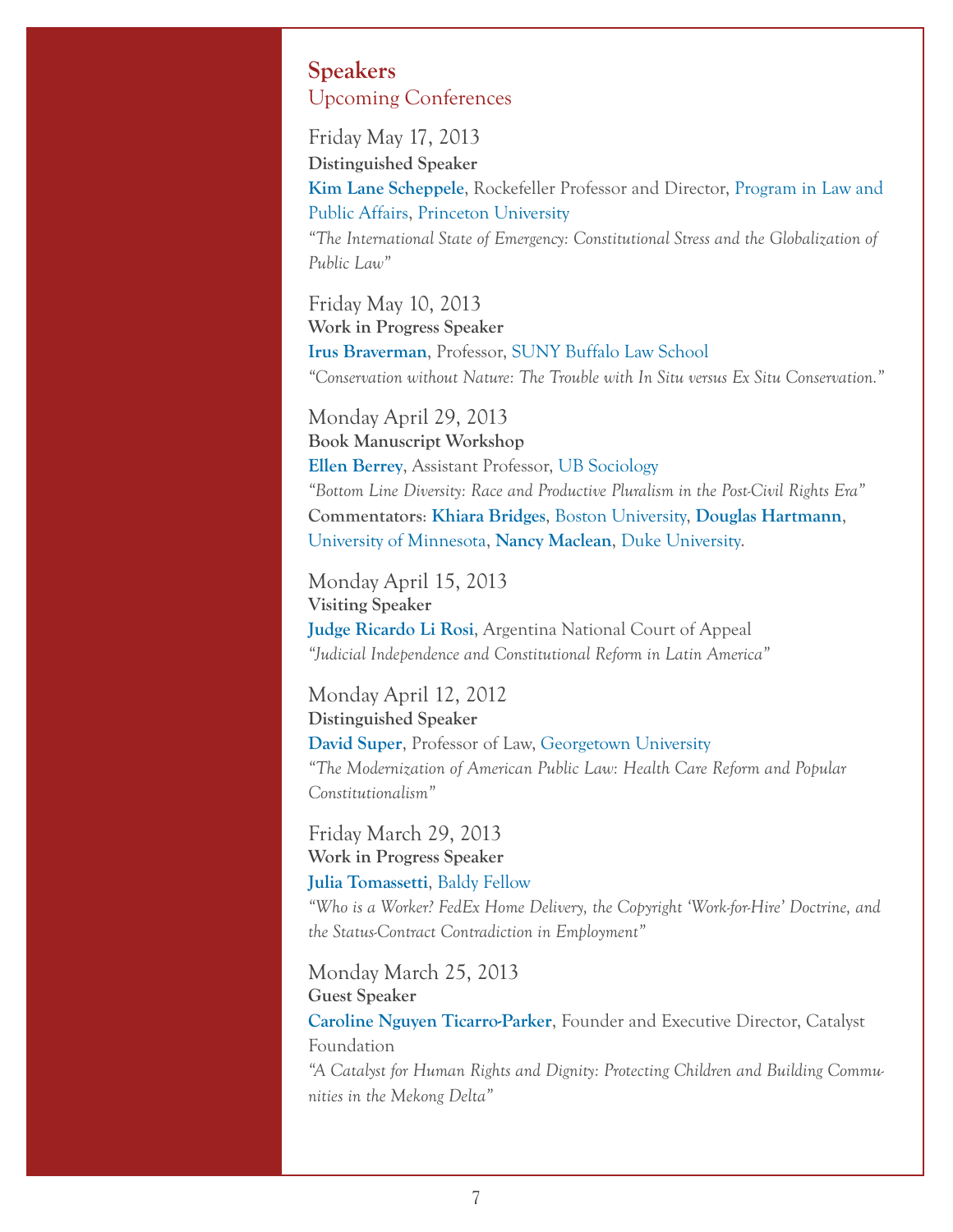Monday March 25, 2013 **Co-sponsored Speaker [Marjorie Heins](http://www.fepproject.org/fepp/heinsbio.html)**, Founding Director, [Free Expression Policy Project](http://www.fepproject.org/) *"Priests of Our Democracy: The Supreme Court, Academic Freedom, and the Anti-Communist Purge"* Co-hosted with [Special Collections for University Libraries](http://library.buffalo.edu/specialcollections/)

Monday March 25, 2013 **Co-sponsored Speaker [Kathleen Biddick](http://baldycenter.info/cgi-bin/navigation.cgi?page_id=87&parent_id=26)**, Professor of History, [Temple University](http://www.temple.edu/), and [Baldy Fellow](http://baldycenter.info/cgi-bin/navigation.cgi) *"Tears of Reign: Big Sovereigns Do Cry"*

Thursday February 28, 2013 **Co-sponsored Speaker [Tracy Mitrano](http://www.it.cornell.edu/policies/Mitrano.cfm)**, Director of IT Policy, [Cornell University](http://www.cornell.edu/) *"The Internet and Privacy in an Information Economy"* Co-sponsored by the [Law library](http://law.lib.buffalo.edu/), and the [Teaching and Learning Center](http://ubtlc.buffalo.edu/)

Friday February 22, 2013 **Distinguished Speaker [Chantal Thomas](http://www.lawschool.cornell.edu/faculty/bio.cfm?id=230)**, Professor of Law, [Cornell University](http://www.lawschool.cornell.edu/) *"What Does the Emerging International Law of Migration Mean for Sovereignty?"*

Friday February 15, 2013 **Work in Progress Speaker [Christina Boyd](http://www.polsci.buffalo.edu/faculty_staff/boyd/)**, Assistant Professor, [UB Political Science](http://www.polsci.buffalo.edu/) *"She'll Settle it? The Effects of Judge Sex on Case Settlement in Federal District Courts"*

Thursday February 7, 2013 **Co-sponsored Speaker [Kathleen Biddick](http://baldycenter.info/cgi-bin/navigation.cgi?page_id=87&parent_id=26)**, Professor of History, [Temple University;](http://www.temple.edu/) and [Baldy Fellow](http://baldycenter.info/cgi-bin/navigation.cgi) *"Deciding on the Tree of Life: The Biopolitics of Political Theology"* Hosted by the [Early Modern Reading Group](http://www.humanitiesinstitute.buffalo.edu/initiatives/WorkshopEarlyModern.shtml) and co-sponsored by the [Ecocriti](http://www.humanitiesinstitute.buffalo.edu/initiatives/WorkshopEcocritical.shtml)[cal Studies Research Workshop](http://www.humanitiesinstitute.buffalo.edu/initiatives/WorkshopEcocritical.shtml)

### **Law and Society News**

**Interpreting and Advancing Women's Rights to Social Security and Social Protection** *Oñati, Spain June 6 - 7, 2013* [International Institute for the Sociology of Law - Instituto Internacional de](http://www.iisj.net/english.asp)  [Sociología Jurídica](http://www.iisj.net/english.asp) [Website](http://lawandsocietyworld.org/content/interpreting-and-advancing-women%E2%80%99s-rights-social-security-and-social-protection)

**Legal Reforms, Social Responses to the Crisis and the Precarization of Life Conditions in Contemporary Society** *Oñati, Spain, June 13 - 14, 2013*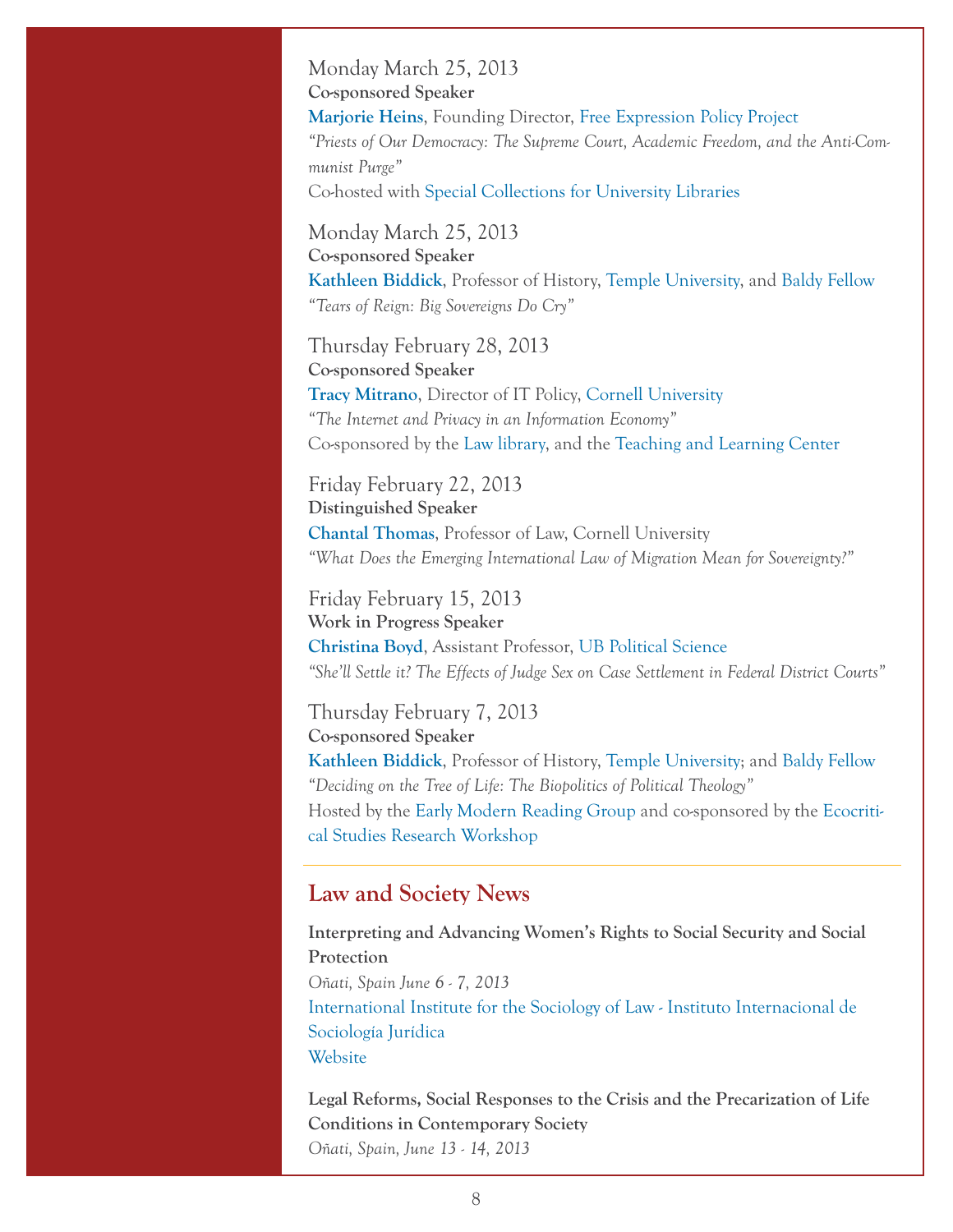International Institute for the Sociology of Law - Instituto Internacional de Sociología Jurídica

# **Legal Frames of Memory: Transitional Justice in Central and Eastern Europe: Call for Papers**

*Warsaw, November 27-29, 2013* See link for full details. Call closes: 30 June 2013. [PDF Link](http://www.slsa.ac.uk/images/2013spring/CfP_Legal%20frames%20of%20memory.pdf)

#### **RegNet Invites Applications for Professor**

*Oñati, Spain June 6 - 7, 2013* RegNet is an interdisciplinary research group whose main goal is to challenge and advance current understanding and approaches to questions of private, public, and NGO governance through regulatory frameworks that develop evidence-based theory, policy and practice (based in Canberra, Australlia). All positions available at<http://regnet.anu.edu.au/news/want-work-regnet> [Website](http://regnet.anu.edu.au/)

#### **Performing Prejudice: Call for Papers** *Newcastle, July 22, 2013*

[Newcastle University](http://www.ncl.ac.uk/) [Performing Prejudice Website](http://iaspm-dach.net/2013/05/13/cfp-performing-prejudice-newcastle-university/)

#### **Marie Curie Individual Fellowships at Fondazione Eni Enrico Mattei**

Fondazione Eni Enrico Mattei (FEEM), Italian leading research institute devoted to the study of sustainable development and global governance, welcomes Marie Curie Individual Fellowship applications on a wide range of economic, environmental and energy research areas. Offering both [Intra-European Fellow](http://ec.europa.eu/research/participants/portal/page/call_FP7;efp7_SESSION_ID=HBjmR1rG2CQCKJfgdGkxgmjTBTBvT5db1vwBp2pSGBthxGpGqnRV!892770258?callIdentifier=FP7-PEOPLE-2013-IEF&specificProgram=PEOPLE#wlp_call_FP7)[ships for Career Development](http://ec.europa.eu/research/participants/portal/page/call_FP7;efp7_SESSION_ID=HBjmR1rG2CQCKJfgdGkxgmjTBTBvT5db1vwBp2pSGBthxGpGqnRV!892770258?callIdentifier=FP7-PEOPLE-2013-IEF&specificProgram=PEOPLE#wlp_call_FP7) and [International Incoming Fellowships.](http://ec.europa.eu/research/participants/portal/page/call_FP7?callIdentifier=FP7-PEOPLE-2013-IIF&specificProgram=PEOPLE#wlp_call_FP7) [Fondazione Eni Enrico Mattei Website](http://www.feem.it/getpage.aspx?id=62)

#### **Max Weber and China: Culture, Law and Capitalism** *[Centre of Chinese Studies](http://www.soas.ac.uk/chinesestudies/), Russell Square, London*

Please visit [website](http://www.soas.ac.uk/max-weber-and-china/) for further details. Call closes: June 15, 2013

#### **Sociology of Law and Political Action**

*Toulouse, September 3 -6, 2013*

[Sciences Po Toulouse](http://www.sciencespo-toulouse.fr/), [Research Committee on Sociology of Law of the Interna](http://www.isa-sociology.org/rc12.htm)[tional Sociological Association](http://www.isa-sociology.org/rc12.htm), [the European Network on Law and Society](http://www.reds.msh-paris.fr/anglais/accueil.htm) [Registration](http://congressadmin.sciencespo-toulouse.fr/en/accueilinfo) is open until July 15th, 2013, preferential rates until June 15th, 2013. [Website](http://2013rcslcongress.sciencespo-toulouse.fr/welcome)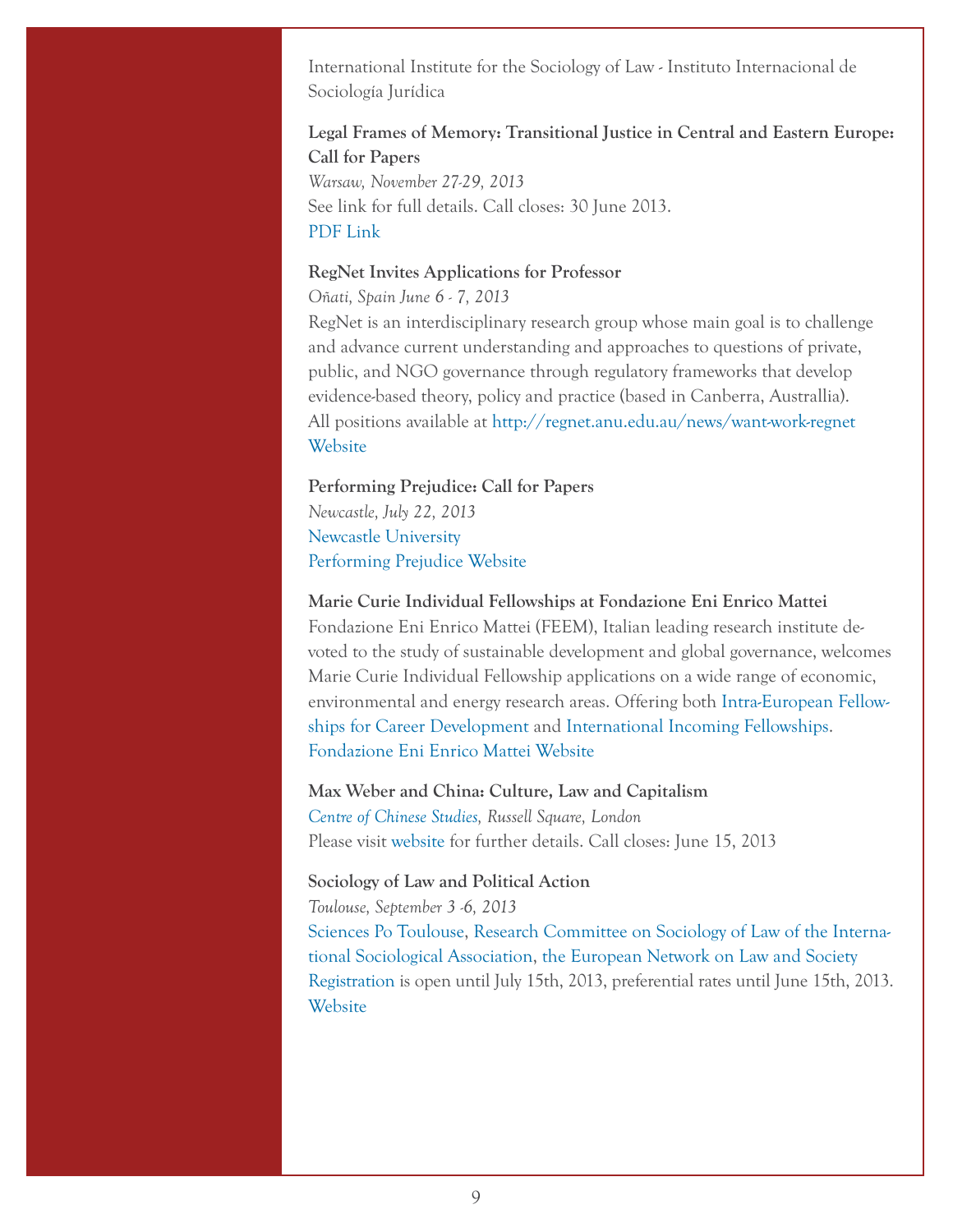# **The Baldy Center Advisory Council**

The Baldy Center for Law & Social Policy Advisory Council provides guidance and makes recommendations regarding the Center's future, vision, mission and policies. The members of the council are (below, left to right)



**[Sharmistha Bagchi-Sen](http://www.acsu.buffalo.edu/~geosbs/)** (Professor and Chair of Geography) Research on international business, high technology innovation, labor markets and the aging workforce.

**[Guyora Binder](http://www.law.buffalo.edu/faculty/facultyDirectory/BinderGuyora.html)** (SUNY Distinguished Professor of Law) Research in the areas of jurisprudence, criminal law, constitutional law, and international law.

**[Stephanie Phillips](http://www.law.buffalo.edu/faculty/facultyDirectory/PhillipsStephanie.html)** (Professor of Law) Founding member of the Workshop on Critical Race Theory. Research interests in law and religion, and interactions between race, gender, and sexuality.

**[Kenneth Shockley](http://philosophy.buffalo.edu/people/faculty/shockley/)** (Associate Professor of Philosophy) Research on indirect consequentialism, problems of partiality and the normative requirements of group membership, environmental values and public policy.

**[Mateo Taussing-Rubbo](http://www.law.buffalo.edu/faculty/facultyDirectory/TaussigRubboMateo.html)** (Associate Professor of Law) Research on the reshaping of legal categories such as citizenship, sovereignty, and property through the deployment of powerful social and political categories such as sacrifice and gift. **[Mary Nell Trautner](http://sociology.buffalo.edu/faculty_staff/faculty/trautner/)** (Professor of Sociology) Research in the areas of sociology of law; gender, sexuality, and the body; also labor and organizations. **[David A. Westbrook](http://www.law.buffalo.edu/faculty/facultyDirectory/WestbrookDavid.html)** (Professor of Law) Research about the social and intellectual consequences of contemporary political economy. Teaches on business and international topics, including basic courses in corporations, contracts and international law.

# **The Baldy Center Staff**



**[Errol Meidinger](http://web2.law.buffalo.edu/faculty/meidinger/index.htm)** is the Director of the Baldy Center. He is a Professor of Law and Adjunct Professor of Sociology at SUNY Buffalo.. His recent research has focused on efforts to use "supra-governmental" regulatory programs, such as environmental certification and fair labor standards programs, to improve the social and environmental perfor-

mance of business. He is currently working on two related research projects. The first focuses on interactions among state and non-state transnational governance organizations and is a collaboration with several scholars at other universities. The second seeks to understand the growing use by governments of limitations on access to their markets to promote environmentally and socially desirable behavior in other states. He earned his J.D. and a Ph.D. (Sociology) from Northwestern University.



**[Laura Wirth](http://www.buffalo.edu/departments/details?id=1)** is the Assistant Director of the Baldy Center for Law & Social Policy. She holds a masters degree in Interdisciplinary Social Sciences from the State University of New York at Buffalo. She is responsible for organizing and coordinating the Baldy Center's activities, and manages the daily operations and Center staff. Laura main